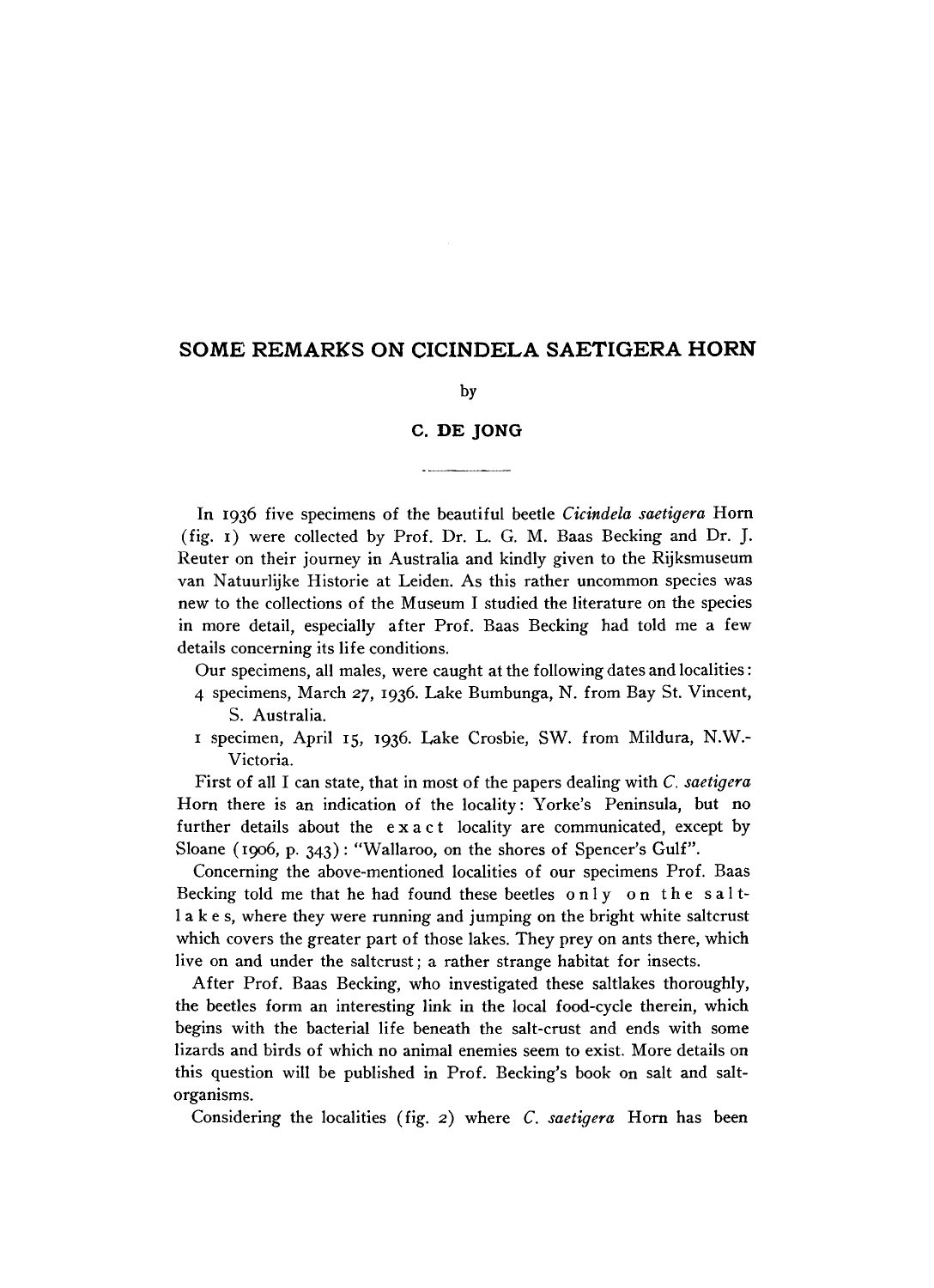caught till now I am inclined to believe that in time to come it will be found in a far more extended area of Australia and especially on the salt-lakes.



Horn (1893) described C. *saetigera* after a rather demolished specimen, and published a figure of it in 1894 (Deutsche Entom. Zeitschr., Jahrg. 1894, PL III). I may quote here his latin diagnosis followed by some points from his more elaborate german text (I.e., p. 198/199) which have been discussed by later authors.

*"C. saetigera: Laete rubra; primo antennarum articulo, clypeo, malis, fronte anteriori, thoracis disco lateribusque, elytris hinc inde, inferioribus corporis lateribus, pro- et mesosterni disco hirsutis; elytris latissime flavomarginatis.* — Long. 13 mill.

Cap York; das einzige  $Q$ verdanke ich der Freundlichkeit des Hrn. Srnka.

Die Art ist mit keiner mir bekannten *Cicindela* naher verwandt und bis jetzt die einzige Species des australischen Gebietes, welche behaarte oder richtiger borstentragende Fld. besitzt. Als ich Fig. I. das arg zerbrochene Ex. das erste Mal sah, fanden sich

hier und da — wenn ich mich recht erinnere, besonders in einer der Naht parallelen Reihe — ziemlich lange, dicke, weisse Borsten; jetzt sind derartige in grosserer Anzahl nur noch an der Basis vorhanden, vereinzelte stehen noch in der Nahe des Randes."...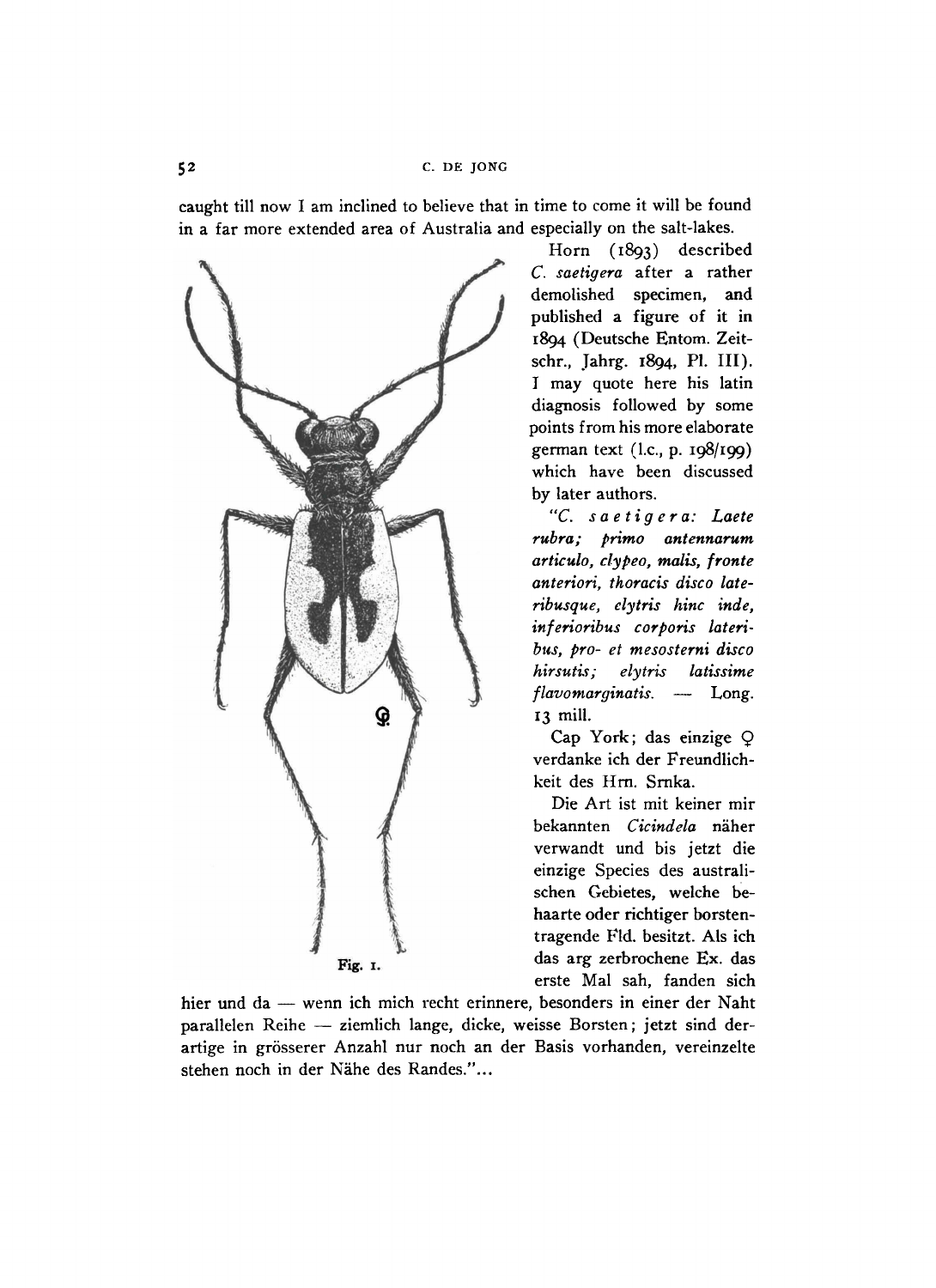— "Fld.-Spitzen einzeln abgerundet, Nahtdorn weit zurückstehend." — — "Der weisse Fld.-Rand ist sehr breit, nimmt hinten das ganze letzte Drittel der Fid. ein und steigt ausserdem noch langs der Naht ein gut Stuck wieder nach aufwarts empor: unterhalb der Schulter findet sich ein minimaler, in der Mitte dagegen ein sehr betrachtlicher, einwarts gerichteter Vorsprung."

In 1901 Blackburn described the same species rather extensively as *Cicindela Jungi.* He mentions that the emargination of the hind-margin





of the common coloured blotch, which forms the only marking of the elytra, may vary from a slight inward-bent curve to a long cleft reaching rather far towards the frontmargin.

From his clear description I quote the following  $(l.c., p. 16)$ : "The female examples before me have the apex of the suture distinctly spiniform,